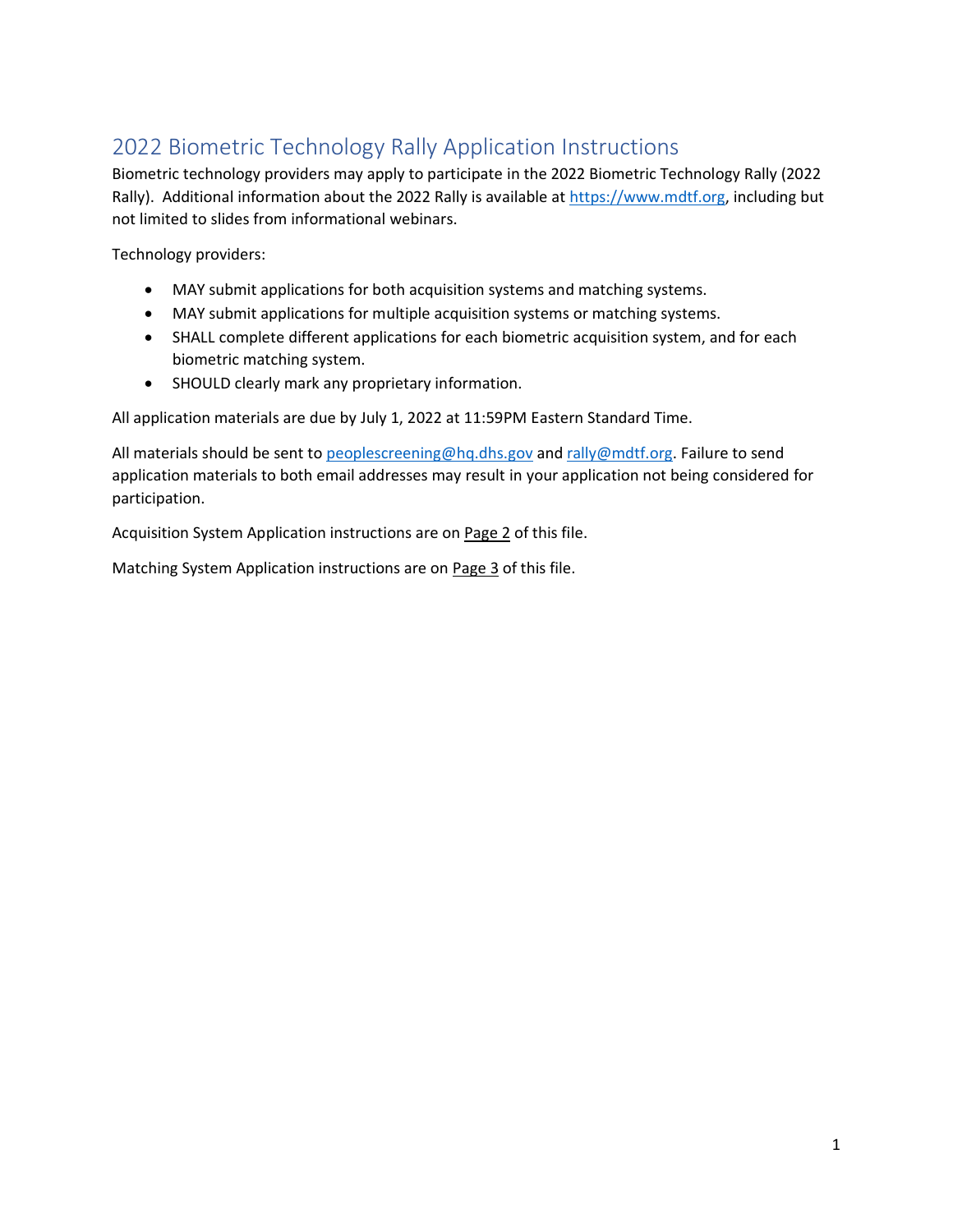## Acquisition System Application Instructions

An acquisition system application should include a video demonstrating system functionality and reflect information included in the white paper no longer than two (2) minutes in length and less than 10MB. If the video file is too large to be included in an email, provide a URL and instructions to reviewers for access. An acquisition system application MUST contain a white paper in pdf format, up to five (5) pages in length, that includes the following information:

- Brief overview of provider
	- o A brief history of the provider's experience in the biometric community
	- o Location, including country of provider's headquarters
	- o Contact information (name, email, telephone number, citizenship) of a business representative
	- $\circ$  Contact information (name, email, telephone number, citizenship) of a technical representative
- Overview of the acquisition system
	- $\circ$  Description of cameras and/or sensors utilized, and other equipment necessary
	- $\circ$  Expected layout of all equipment within the specified footprint (6' W x 8' L)
	- o Network and power requirements
- A description of the complexity and maturity of the acquisition system
	- $\circ$  When was the system first conceived and developed? Is it still under development?
	- o Known acquisition issues (group size limits, disability restrictions, etc.)
	- $\circ$  Has a third party integrated your system into a larger system? If so, how much effort was needed?
- Descriptions of the imagery acquired by the system
	- o Image size, resolution, compression, and supported file formats (png, jpg, etc.)
	- o Does your system select a single best quality image for each person in a group?
- Description of user interaction with the system
	- $\circ$  How does you system obtain a single quality image of each person in a small group?
	- o How does your system preserve the privacy of non-users?
- Estimates of performance
	- o Estimated failure to acquire rate
	- $\circ$  Estimated true positive identification rate using a top 3 recognition algorithm at a threshold consistent with a false match rate of 1:100,000
	- o Estimated transaction time
	- o Estimates of performance stability relative to race, gender, and skin tone
- System safety information, including eye safety
	- o Demonstrate that system is safe for human users
	- o Does your system use specific wavelengths for illumination?
	- o Are there any sources of exposed current?
	- $\circ$  Are there any exposed sharp edges or moving parts that could cause physical harm?
- If multiple acquisition system applications are submitted
	- $\circ$  Is this the biometric technology provider's preferred system to participate?